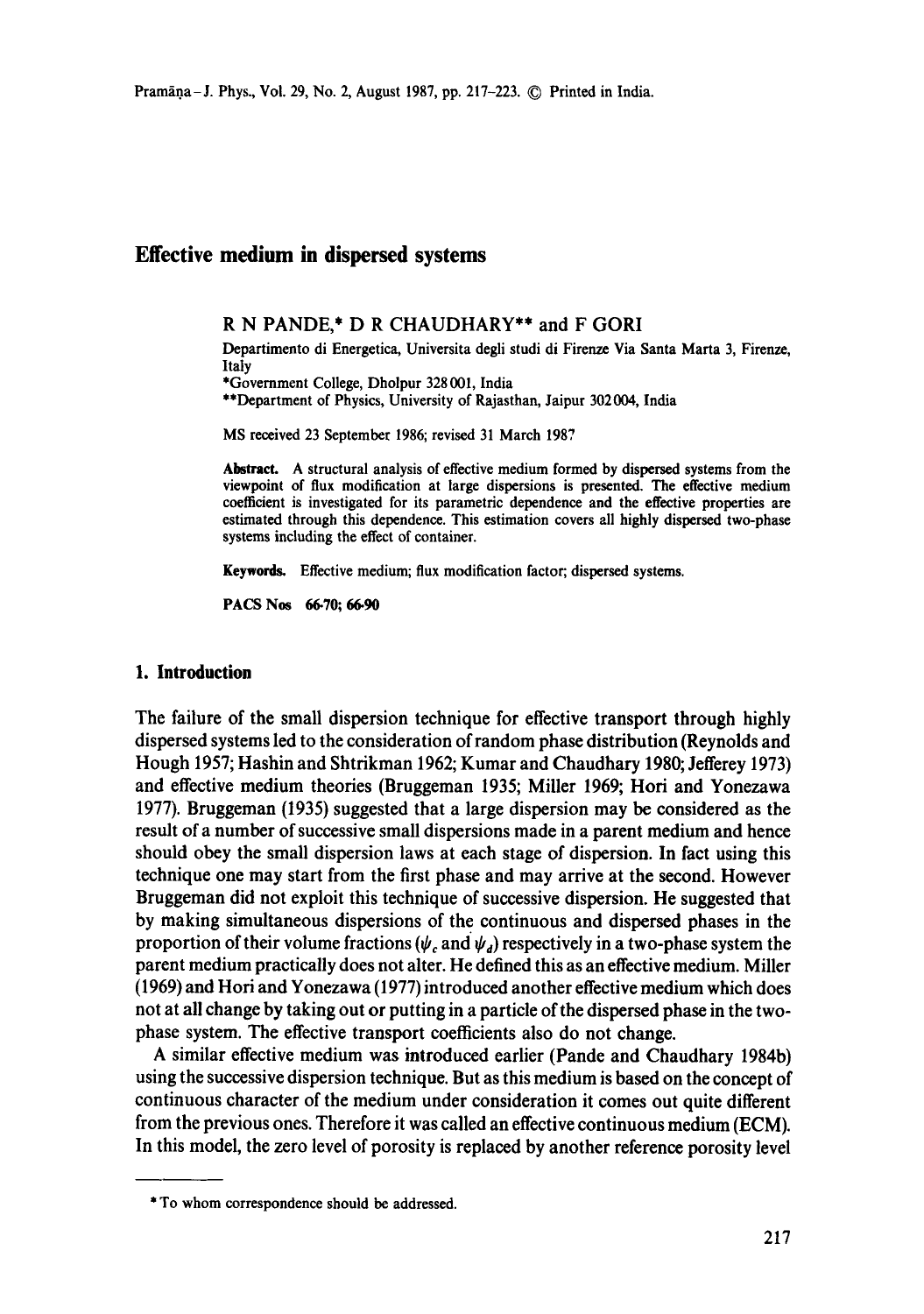where the system is completely ordered and is composed of equal volume fractions of both the phases. The dispersions are made at this particular reference level ( $\psi = 0.5$ ) and it now becomes easier to generate any porosity in the vicinity of this reference level. Clearly the advantage of this kind of assumption is to allow the validity of small dispersion laws at this reference level (ECM). As the ECM is composed of both the phases in equal proportion of volume, making small dispersion of either phase in ECM yields highly dispersed systems.

The ECM as proposed now has the same structure for all kinds of phase compositions. However the value of thermal conductivity of ECM is different for different phase compositions. The aim of the present investigation is to study how the value of thermal conductivity of ECM changes with a change in phase composition of ECM. Once this dependence is known, the effective properties of highly dispersed systems can be easily estimated. Moreover the effective properties vary differently with the physical state of the dispersing medium i.e. whether the dispersing material is solid, liquid or gas. In this paper we aim to find a general representation for the ECM which may be independent of the nature of the material. Particular studies already exist (Powers 1961; Parrott and Stuckes 1975; Burridge *et a11982)* but these seem unsuitable for a general structural analysis of ECM since they are valid only at small dispersions.

Recently it has been noticed that the effective properties are altered by the shape of the sample container (Chang 1986). In the case of packed beds when beds are kept within parallel plates, concentric cylinders and concentric spheres the values of stagnant effective properties are different in different cases and depend upon the characteristic length  $d_p/H$  where  $d_p$  is the particle size and H is the distance between packing plates. This type of behaviour of macroscopic medium where a phase influences from a distance without being actually present in the system, is difficult to account for on the basis of phase composition. ECM investigations may prove easier for explaining these kinds of influences.

#### **2. Theoretical analysis**

As proposed earlier (Pande and Chaudhary 1984b) ECM is the result of making n successive dispersions, each very small in amount, of dispersed or continuous phase in either phase of value  $\delta\psi$  such that  $n\delta\psi = 0.5$ . Using the earlier theory of small dispersion Pande and Chaudhary 1984a) and the self-consistency of ECM together, the effective transport coefficient ( $\lambda_{ECM}$ ) is defined as

$$
\lambda_{\text{ECM}}^2 = \lambda_c \lambda_d \left[ \left\{ 1 + 3.844(\lambda_d - \lambda_c) \delta \psi^{2/3} / (\lambda_d + 2\lambda_c) \right\}^n \right.\n\times \left\{ 1 + 3.844(\lambda_c - \lambda_d) \delta \psi^{2/3} / (\lambda_c + 2\lambda_d) \right\}^n \right]
$$
\n
$$
= \lambda_c \lambda_d \left[ 1 + 3.844 \left\{ (\lambda_d - \lambda_c)^2 \partial \psi^{2/3} / (\lambda_d + 2\lambda_c) (\lambda_c + 2\lambda_d) \right\} \right.
$$
\n
$$
- 14.776 \left\{ (\lambda_d - \lambda_c)^2 (\delta \psi^{2/3})^2 / (\lambda_d + 2\lambda_c) (\lambda_c + 2\lambda_d) \right\} \right].
$$
\n(1)

Let the fraction  $\{(\lambda_d - \lambda_c)^2/(\lambda_d + 2\lambda_c)(\lambda_c + 2\lambda_d)\} = F$ ; equation (1) changes into

$$
\lambda_{\text{ECM}}^2 = \lambda_c \lambda_d [1 + 3.844 \, F \, \delta \psi^{2/3} - 14.776 \, F (\delta \psi^{2/3})^2]^n. \tag{2}
$$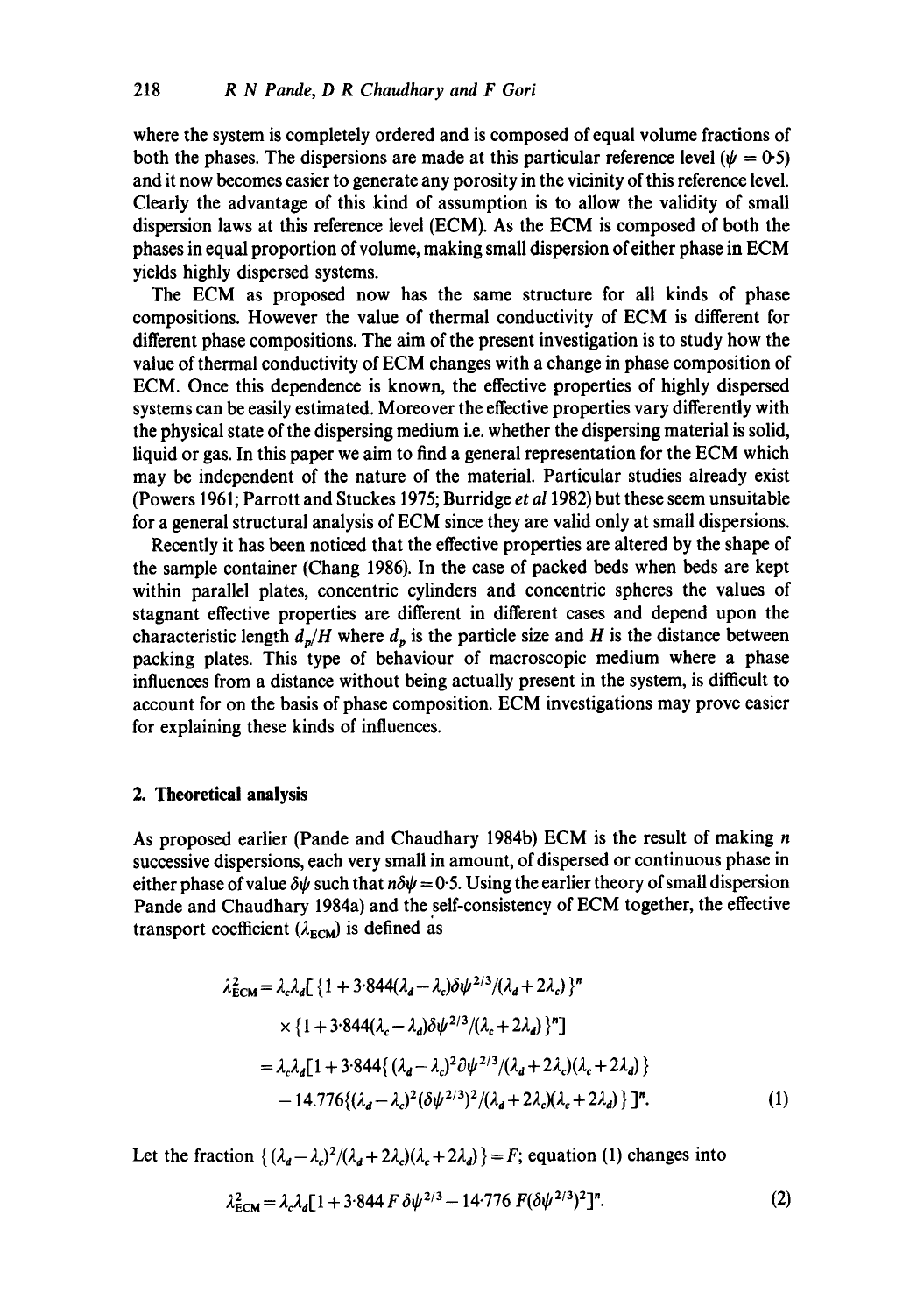Case I.  $\lambda_d > \lambda_c$ Let  $\lambda_d/\lambda_c = a$ , then F changes as

$$
F = \{ (\lambda_d/\lambda_c)^2 + 1 - 2(\lambda_d/\lambda_c) \} / \{ 2(\lambda_d/\lambda_c)^2 + 2 + 5(\lambda_d/\lambda_c) \}
$$
  
=  $(a-1)^2 / (2a^2 + 5a + 2).$  (3)

When  $a$  is much larger than unity  $F$  transforms as

$$
F=(a-2)/(2a+5)
$$

and (2) becomes

$$
\lambda_{\text{ECM}}^2 = \lambda_c \lambda_d [1 + \{3.844(a - 2)\delta \psi^{2/3}/(2a + 5)\}\
$$

$$
- \{14.776(a - 2)/(2a + 5)\} (\delta \psi^{2/3})^2]^n.
$$
 (4)

Expansion of (4) under identical conditions (Pande and Chaudhary 1984b) yields  $\lambda_{ECM}$ . However here we are interested in the bracketed term of (4). Let it be defined by  $b<sup>2</sup>$ where b stands for the effective medium coefficient in a two-phase system. Thus

$$
\lambda_{\text{ECM}} = b(\lambda_c \lambda_d)^{1/2} \tag{5}
$$

and 
$$
b^2 = [1 + 3.844n\delta\psi^{2/3}(a-2)/(2a+5) + \{2(1.922n\delta\psi^{2/3})^2\} \times \{(a-2)^2/(2a+5)^2\} - \{(3.844n\delta\psi^{2/3})^2/n\}(a-2)/(2a+5) - 2\{(1.922n\delta\psi^{2/3})^2/n\} \{(a-2)/(2a+5)\}^2].
$$
 (6)

Here the value of  $b^2$  is written after the expansion of (4). Substituting the volumeaveraged values for  $n\delta\psi^{2/3}$  from a previous derivation (Pande and Chaudhary 1984b) one finds

$$
b2 = [1 - 2.82378\{(a-2)/(2a+5)\} + 3.3930\{(a-2)/(2a+5)\}^2],
$$
 (7)

where *a* is much greater than unity.

Case II.  $\lambda_c > \lambda_d$ Let  $\lambda_c/\lambda_d = a$ , then by the same procedure

 $F = (a-2)/(2a+5).$ 

Proceeding exactly in the same way one finds that

$$
\lambda_{\text{ECM}} = b' (\lambda_c \lambda_d)^{1/2},
$$
  
and 
$$
b'^2 = [1 - 2.82378 \{ (a' - 2)/(2a' + 5) \} + 3.393 \{ (a' - 2)/(2a' + 5) \}^2].
$$
 (8)

Using 
$$
(7)
$$
 and  $(8)$  the thermal conductivity of ECM may be represented as

$$
\{\lambda_{\text{ECM}}/\lambda_c\} = b(\lambda_d/\lambda_c)^{1/2},
$$
  
=  $b'(\lambda_d/\lambda_c)^{1/2}.$  (9)

Certainly  $\lambda_{\text{ECM}}$  depends upon b or b' for a given value of a or a'. The coefficient b changes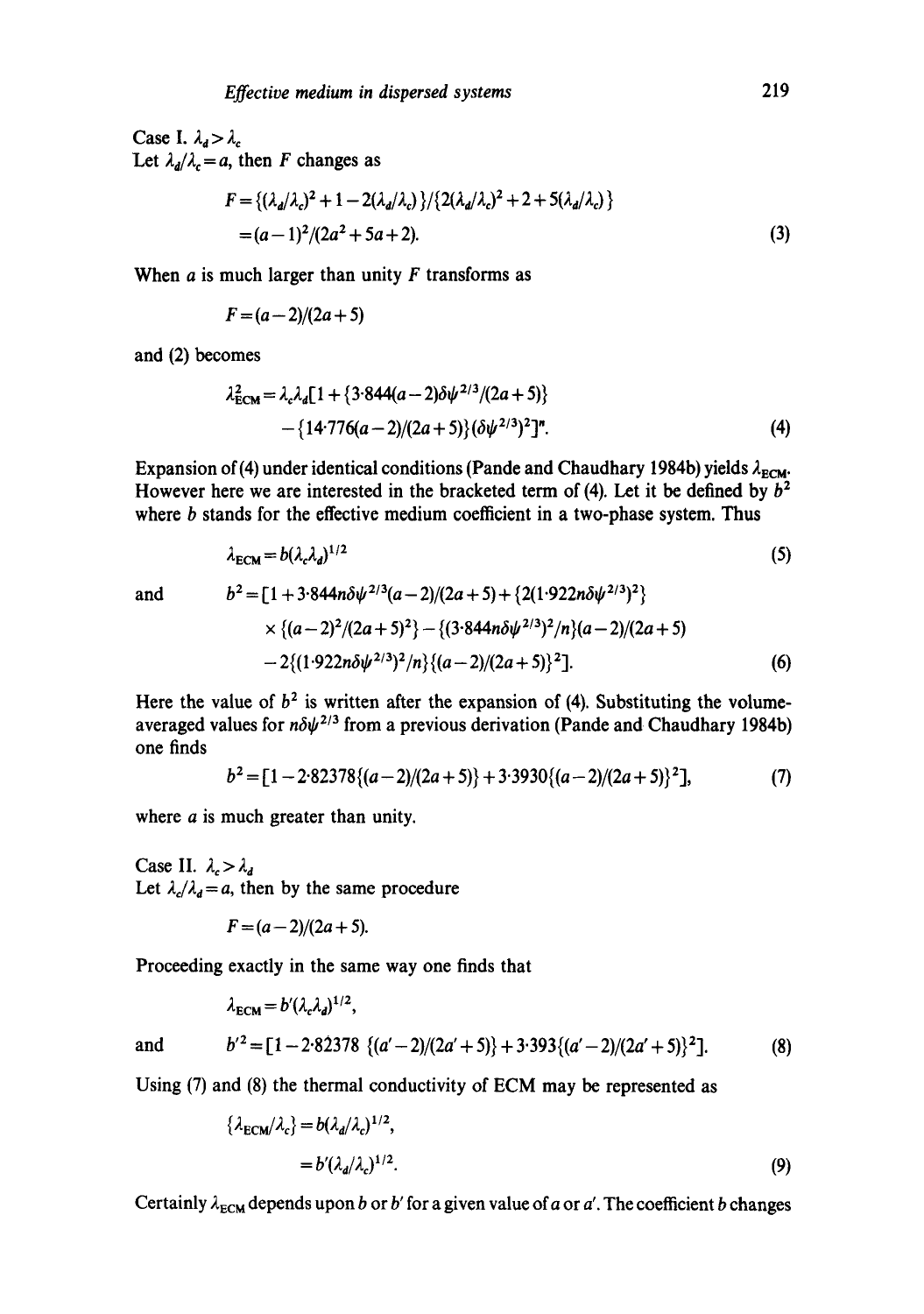with the nature of the material. When  $\lambda_c = \lambda_d$ , one finds through (1) that

$$
b = 1, \quad \text{and} \quad \lambda_{\text{ECM}} = (\lambda_c \lambda_d)^{1/2} = \lambda_c. \tag{10}
$$

However when the dispersed phase ( $\lambda_d$ ) is air and  $\lambda_c$  is the solid, the ratio ( $\lambda_d/\lambda_c$ ) = 128.6. Through  $(8)$  *b* is found as

$$
b = 0.6574 \text{ and } \lambda_{\text{ECM}} = 0.6574 \, (\lambda_s \lambda_A)^{1/2}.
$$
 (11)

Similarly when the continuous phase is soil and the dispersed phase is water, (8) yields

$$
b = 0.7362 \text{ and } \lambda_{\text{ECM}} = 0.7362(\lambda_s \lambda_f)^{1/2}.
$$
 (12)

Thus using (8) and (12) one can generalize that for all practical purposes

$$
0.6574 < b < 1. \tag{13}
$$

### **3. Wall effects**

The distant effect of the phases may be noticed through (7) and (8). Because of the wall there is a sharp change in the value of  $(\lambda_d/\lambda_c)$  near the wall. Differentiating (7) with respect to a one notices that

$$
\frac{\mathrm{d}b}{\mathrm{d}a} = (1/2b) \left[ \frac{-(2.82378)}{(2a+5)} + \left\{ \frac{(6.21678)}{(2a+5)} \frac{2(a-2)}{(2a+5)} \right\} - \frac{3.393}{(2a+5)} \left\{ \frac{2(a-2)}{(2a+5)} \right\}^2 \right].
$$
\n(14)

When  $a > 2$ ,  $\{2(a-2)/(2a+5)\}$  < 1. For all values of  $a \rightarrow 0$  and  $a > 0$ ,  $\{db/da\}$  is negative. The fraction  $(db/da) \rightarrow 0$  when  $a \rightarrow \infty$ . Thus as the value of a increases from zero to infinity, *db/da* changes from negative to positive. This indicates that a local change in value of a is bound to invite a corresponding change in b and  $\lambda_{\rm E}$ .

#### **4. Discussion and results**

One notices through  $(9)$  that b has a key role in changing the effective properties of ECM and a two-phase system. Hence to characterize the structure of ECM the function b is plotted with respect to the flux modification ratio a in figure 1. It shows a sharp decrease in the value of b for  $1 < a < 10$ . Also, b continues to decrease very slowly in the region  $10 < a < 20$ . In the region  $20 < a < 100$  there is slight increase in the value of b and for  $a > 100$ , b is nearly constant. Using these values of b in (9)  $\lambda_E$  is calculated. The calculated values of  $\lambda_E/\lambda_f$  are plotted in figure 2 with respect to a for two values of  $\psi_f$ . For  $\psi_f = 0.5$ , the medium is ECM and hence (9) has been used to calculate  $\lambda_E/\lambda_f$ . While for  $\psi_f = 0.4$ , the medium is less porous and the equation for small dispersion has been taken into account along with the ECM relation (9). Here a small dispersion of solid phase equivalent to  $\zeta_s = 0.5 - \psi_f$  in ECM has been considered (Pande and Chaudhary 1984b) which yields

$$
\lambda_E = \lambda_{\text{ECM}} \left[ 1 + 3.844 \{ \lambda_s - \lambda_{\text{ECM}} \} \xi_s^{2/3} / (\lambda_s + 2 \lambda_{\text{ECM}}) \right] \tag{15}
$$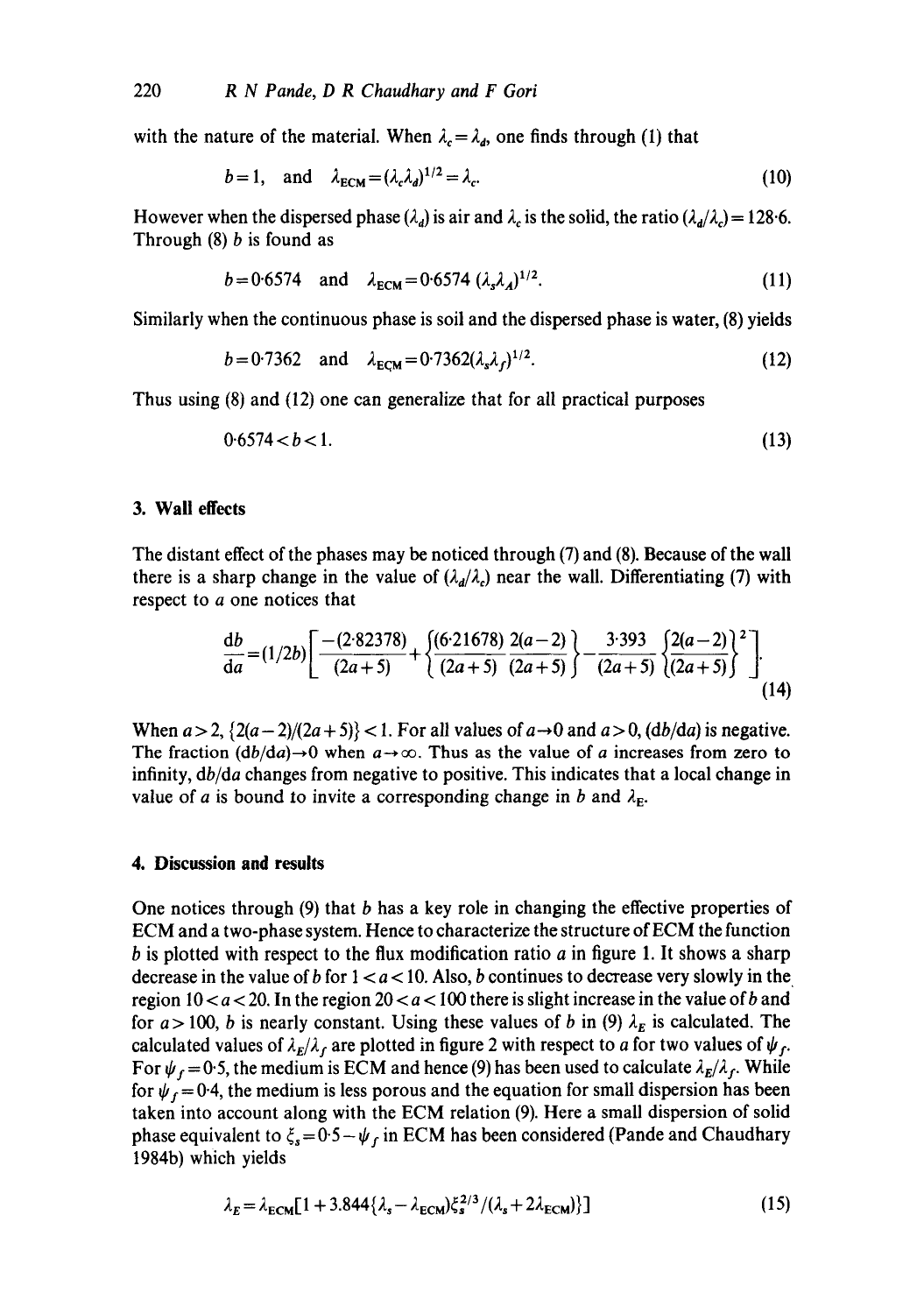

Figure 1. Effective medium coefficient b versus flux modification factor a indicating the variation in  $b$  over full span of  $a$ .



**Figure 2.** A graph showing ETC variation over fluid conductivity at various values of flux modification factor a. The numbers along with the solid points on the curve show the experimental values of ETC as follows: 1. Uranium oxide and sodium. 2. Glass beeds and water. 3. Water-saturated soil. 4. Glass beeds in air. 5. Zirconia powder dry. 6. Steel beeds in water. 7. Brick sand dry. 8. Dry soil.

where  $\xi_s = (0.5 - \psi_r)$ .

Here the value of  $\psi_f$  has been chosen (0.4 and 0.5) empirically but it covers all natural systems. In fact one is free to choose any value for  $\psi_f$  but in that case it would be difficult to compare the results from naturally dispersed systems.

Figure 2 shows that  $\lambda_E$  changes very sharply in the region  $0.6 < (\lambda_s/\lambda_f) < 10$  with a point of inflection at  $(\lambda_s/\lambda_f) = 1$ . Between  $(\lambda_s/\lambda_f) = 10$  and 50, the increase in  $\lambda_E/\lambda_f$  is proportional while thereafter it becomes asymptotic. In figure 2 one may find the experimental values of ETC of glass beeds in air and water, steel beeds in air, water and oil, zirconia powder, dry soil, water-saturated soil, uranium oxide in sodium and molybdenum, copper solder system etc. The experimental values of ETC of some of these systems are shown as numbers and as solid points on the curves. Using figures 1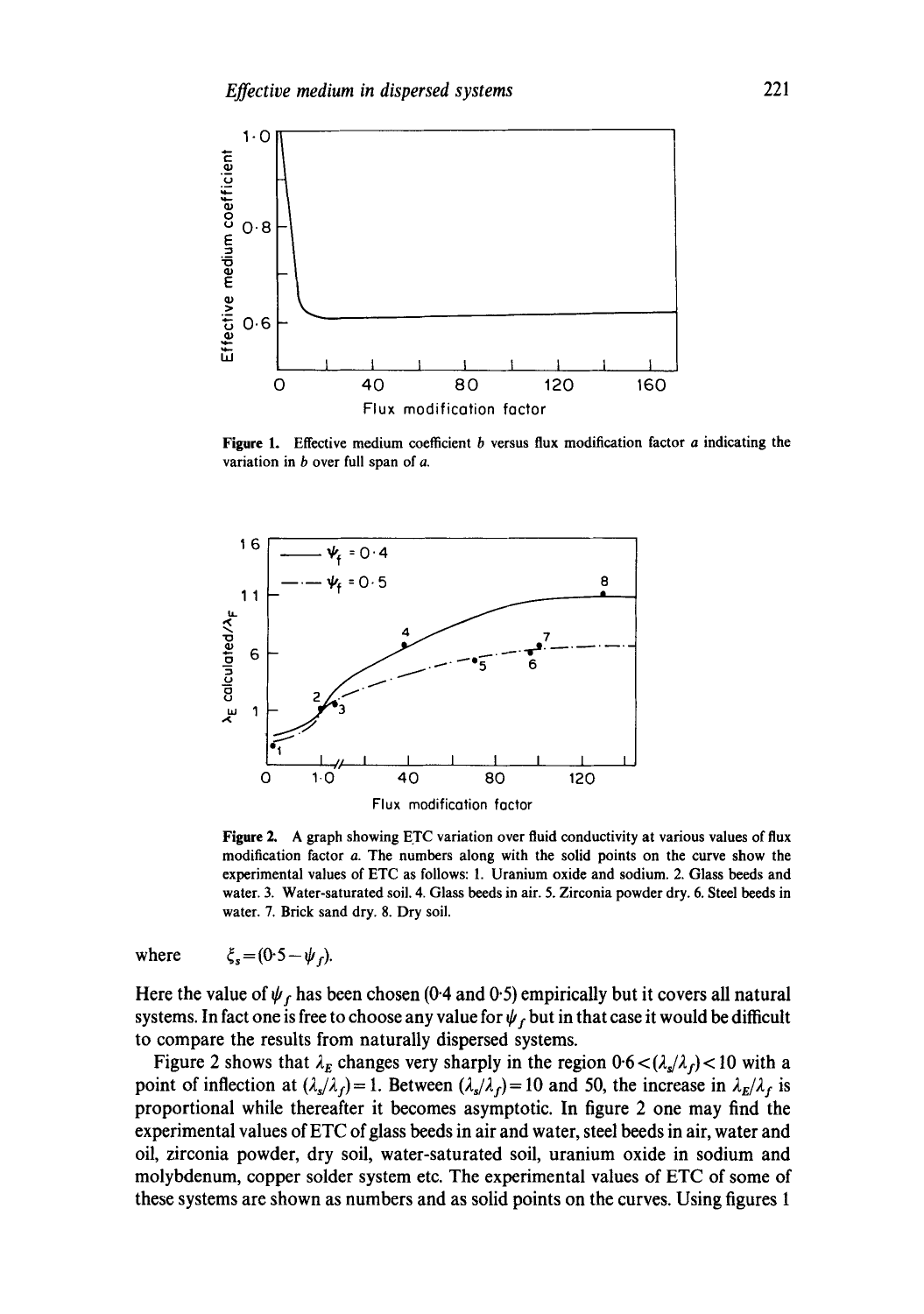| <b>Systems</b>              | a          | b     | $\boldsymbol{\psi}_{\mathbf{g}}$ | $\lambda_{\rm cal}^{a}$ | $\lambda_{\text{cal}}^{b}$ | $\lambda_{\text{cal}}^c$ | $\lambda_{\text{Expt}}$ |
|-----------------------------|------------|-------|----------------------------------|-------------------------|----------------------------|--------------------------|-------------------------|
| Glass beads and air         | 37.586     | 0.644 | 0.40                             | 0.137                   | 0.255                      | 0.185                    | 0.188                   |
| (Verschoor and Schuit 1950) |            |       |                                  |                         |                            |                          |                         |
| Loose glass and air         | 42.928     | 0.645 | $0-40$                           | 0.127                   | 0.250                      | 0.181                    | 0-178                   |
| (Chaurasia 1976)            |            |       |                                  |                         |                            |                          |                         |
| Zirconia powder and air     | $67 - 273$ | 0.649 | 0.42                             | 0.141                   | 0.341                      | 0.248                    | 0.229                   |
| (Godbee 1966)               |            |       |                                  |                         |                            |                          |                         |
| Zirconia powder and air     | 95.143     | 0.652 | 0.53                             | 0.073                   | 0.178                      | 0.114                    | 0.119                   |
| (Ratcliffe 1969)            |            |       |                                  |                         |                            |                          |                         |
| Stone concrete and air      | 96.154     | 0.652 | 0.56                             | 0.101                   | 0.194                      | 0.122                    | 0.111                   |
| (Pande <i>et al</i> 1984)   |            |       |                                  |                         |                            |                          |                         |
| Cement loose and air        | $100-0$    | 0.652 | 0.56                             | 0-087                   | 0.197                      | 0.124                    | 0.118                   |
| (Pande et al 1984)          |            |       |                                  |                         |                            |                          |                         |
| Brick sand and air          | 109.616    | 0.653 | 0.49                             | 0.658                   | 0.285                      | 0.204                    | 0.195                   |
| (Pande et al 1984)          |            |       |                                  |                         |                            |                          |                         |
| Dune sand and air           | 128.615    | 0.657 | 0.485                            | $1-41$                  | 0.317                      | 0.232                    | 0.220                   |
| (Pande et al 1984)          |            |       |                                  |                         |                            |                          |                         |
| Dune sand and air           | 128.615    | 0.657 | 0.486                            | $1-50$                  | 0.358                      | 0.267                    | 0.274                   |
| (Chaudhary et al 1969)      |            |       | 0.4502                           | 1.52                    | 0.376                      | 0.279                    | 0289                    |
|                             |            |       | 0.4394                           | 1.56                    | 0.396                      | 0.291                    | 0.302                   |
|                             |            |       | 0.4297                           | 1.59                    | 0.415                      | 0.301                    | 0.312                   |
|                             |            |       | 0.4052                           | 1.67                    | 0.467                      | 0.326                    | 0.336                   |
| Penner Leda clay            | 6:00       | 0.804 | 0.498                            | 1.203                   | 1.203                      | 0.984                    | 0930                    |
| (Penner $et$ al 1975)       |            |       | 0.505                            | 1.192                   | 1.192                      | 0.949                    | 0.920                   |
| (water saturated)           |            |       |                                  |                         |                            |                          |                         |

**Table 1.** ETC ( $\text{Wm}^{-1}\text{K}^{-1}$ ) of air and water-saturated systems

 $\textdegree$  Maxwell (1904);  $\textdegree$  Lichtnecker (1924);  $\textdegree$  Present relation (15).

and 2 it is easy to calculate the effective thermal conductivity of all these systems whose porosity is 0-4 and 0-5. For ETC at other porosity values one should plot a curve similar to figure 2 at that value of  $\psi_f$ . Plotting of figure 1 is not essential. One may find the ETC using (15) for that value of  $\psi_f$  in conjunction with figure 2.

A comparison of the calculated values of  $\lambda_E$  with the reported experimental results is given in table 1 for some highly porous two-phase materials. The calculations have been performed using Maxwell and Lichtnecker relations and our equation (15). The maximum deviation between calculated and experimental results using (15) is 10%, while using the Maxwell relation the continuous medium in systems 2 to 9 and system 1 (table 1) has been taken as solid and fluid respectively.

The present analysis (equation (14)) as carried out above indicates that the shape of the container which influences the flux modification ratio a locally allows an increase and decrease in the value of effective thermal conductivity of a stationary medium as well. In fact by plotting  $(14)$  with respect to a one may numerically evaluate the variation of ETC with respect to a.

#### **Acknowledgements**

Authors are thankful to the International Centre for Theoretical Physics, Trieste and to